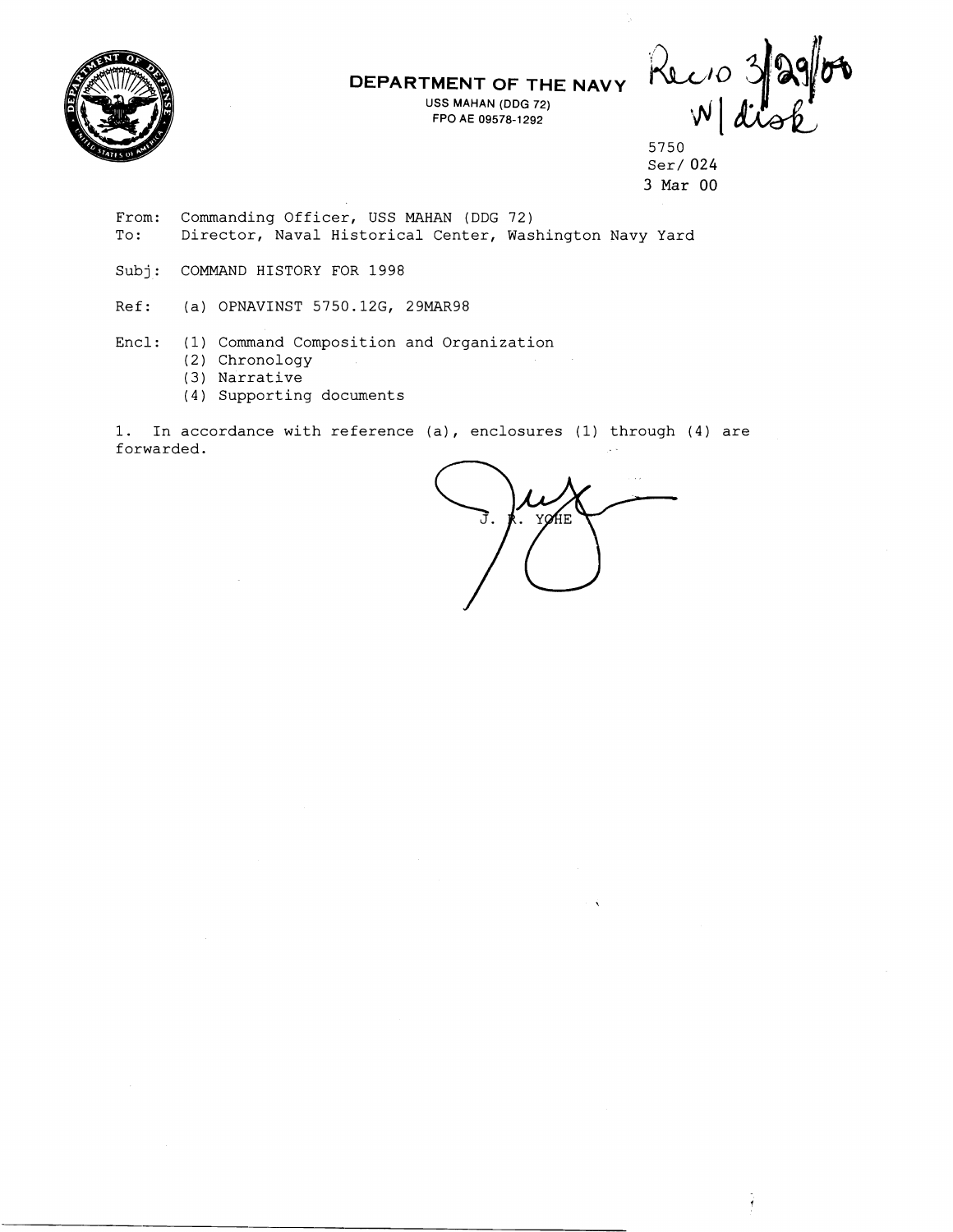#### COMMAND HISTORY

#### PRECOMMISSIONING UNIT MAHAN/USS MAHAN (DDG 72) 1998

#### PART 1

#### Command Composition and Organization

#### UIC: 2 1946

Mission: To operate offensively in a high density multi-threat environment as an integral member of a Battle Group, Surface Action Group, Amphbious Task Group or Underway Replenishment Group to include striking targets along hostile shore lines. (DDG 51 Class Mission) ISIC: Commander, Destroyer Squadron Twenty-Six

Commanding Officer: Michael L. James, CDR USN

Homeports: Bath, Maine (010198-01 1698), Norfolk, Virginia (01 1698-123198)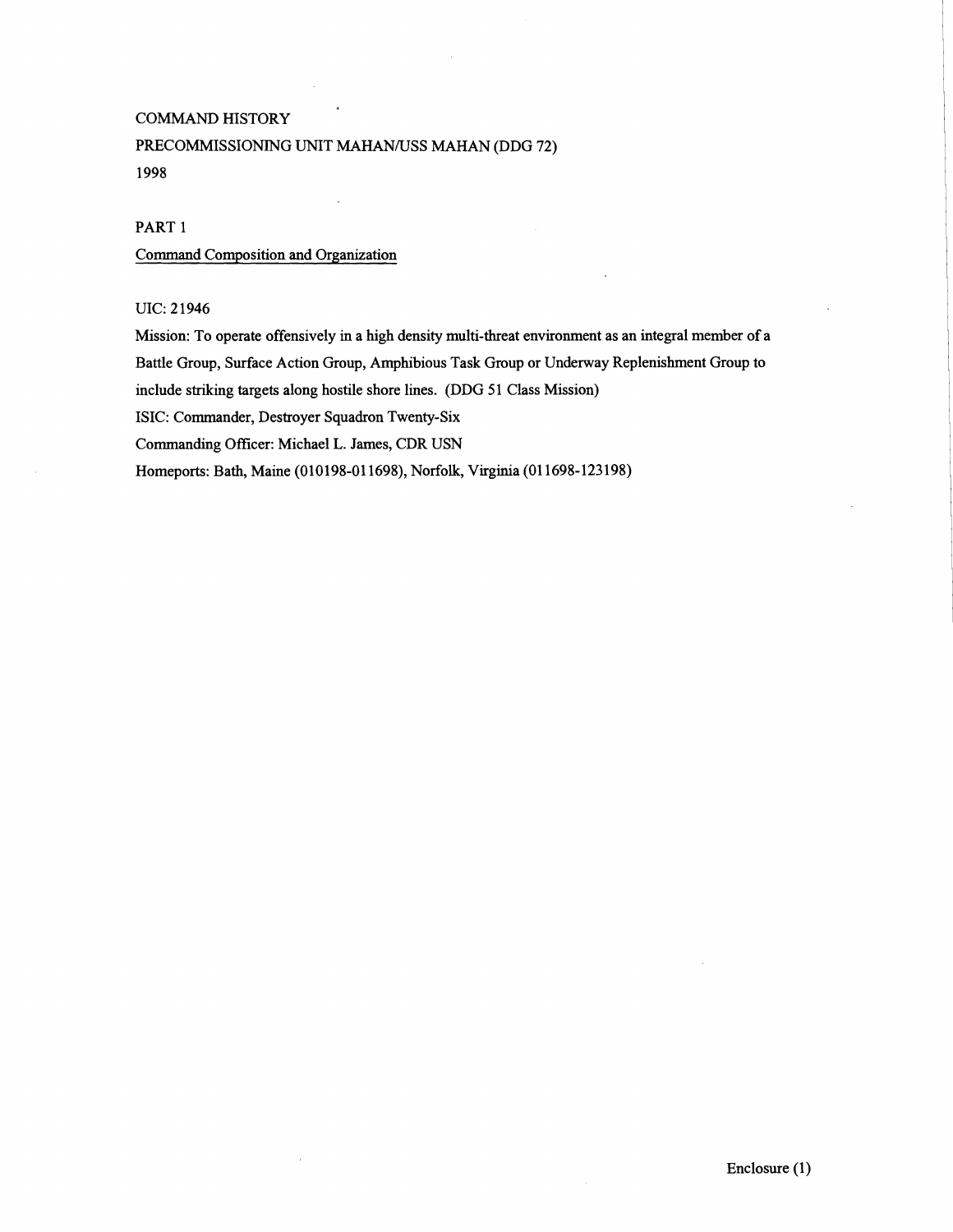#### COMMAND HISTORY

## PRECOMMISSIONING UNIT MAHAN/USS MAHAN (DDG 72) 1998

#### PART 2

**Chronology** 

## **JANUARY**

| $1 - 15$  | <b>INPORT Bath, Maine</b>               |  |
|-----------|-----------------------------------------|--|
| $6-9$     | CTT Development Test Assist (TRACOR)    |  |
| 12        | <b>Aviation Readiness Certification</b> |  |
| $12 - 13$ | Crew Certification Phase II             |  |
| 16        | Homeport Shift to Norfolk, VA           |  |
|           | Navigation Check Ride Assist (RSG)      |  |
|           | Sailaway                                |  |
| $17-20$   | <b>INPORT Bath, Maine</b>               |  |
| $21 - 23$ | U/W transit to Norfolk, VA              |  |
| $24 - 31$ | <b>INPORT Norfolk, VA</b>               |  |
|           |                                         |  |

# **FEBRUARY**

 $\mathcal{A}$ 

| $1-6$     | <b>INPORT Norfolk, VA</b>                              |  |
|-----------|--------------------------------------------------------|--|
| 6-9       | U/W Shakedown Cruise/Transit to Tampa, FL              |  |
| $9-16$    | <b>INPORT Tampa, FL</b>                                |  |
| $10-12$   | Commissioning Ceremony Rehearsals and ship tours       |  |
| 11        | <b>Commissioning Committee Reception</b>               |  |
| 12        | Reception for USS MAHAN Association                    |  |
| 13        | Final Commissioning Ceremony Rehearsal                 |  |
|           | Sponsor's Reception and lunch for Mrs. Arthur          |  |
|           | Commanding Officer's Reception at the Florida Aquarium |  |
| 14        | <b>USS MAHAN Commissioning</b>                         |  |
| 15        | Class of '72 tour                                      |  |
| $15-16$   | Ship tours                                             |  |
| 17-20     | U/W transit to Norfolk, VA                             |  |
| $21 - 24$ | <b>INPORT Norfolk, VA</b>                              |  |
| $22 - 24$ | <b>Combat DF Calibration (VACAPES)</b>                 |  |
| 28        | <b>INPORT Norfolk, VA</b>                              |  |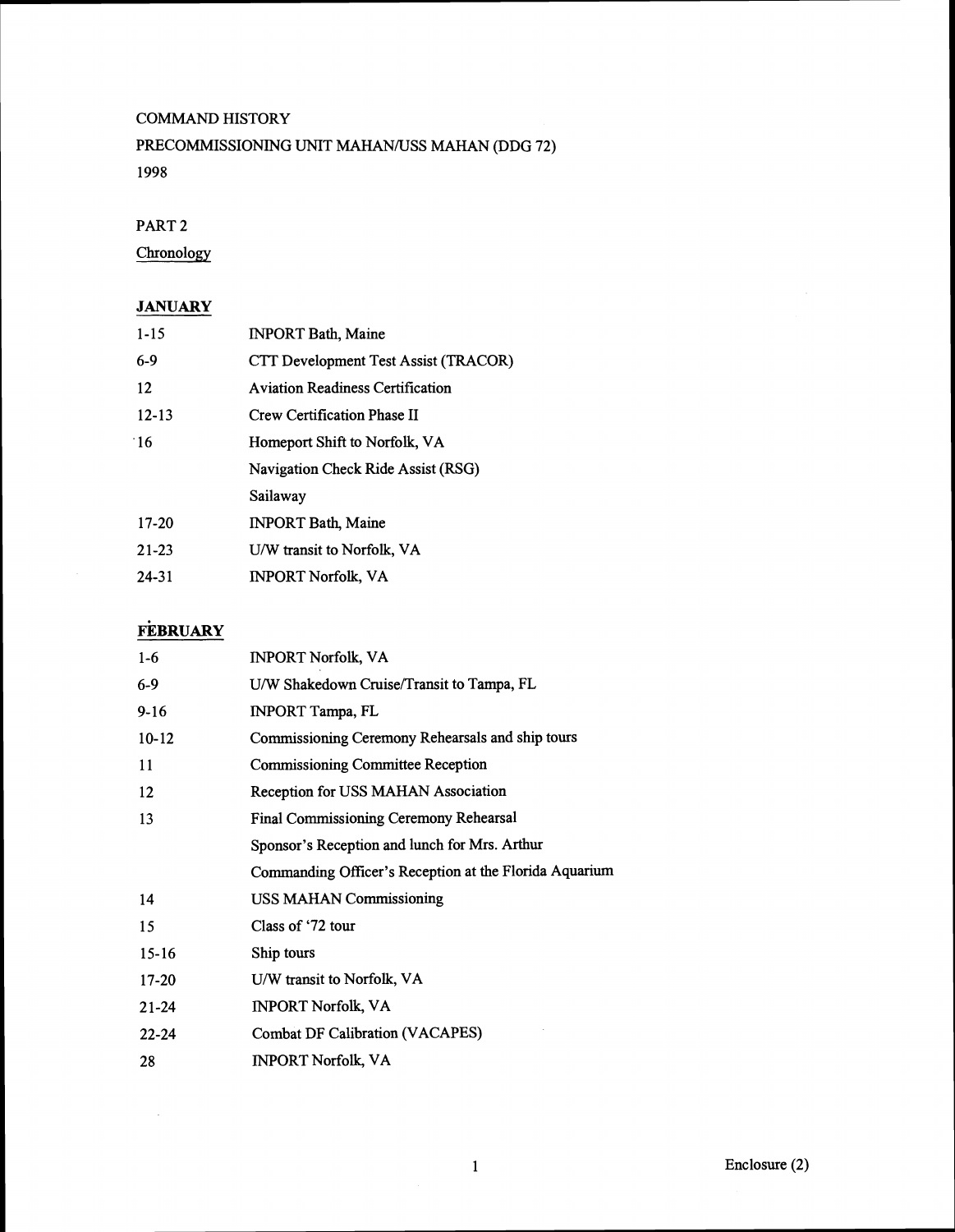### **MARCH**

| $1 - 15$  | <b>INPORT Norfolk, VA</b>                                                           |  |
|-----------|-------------------------------------------------------------------------------------|--|
| 5         | <b>PSA Planning Conference</b>                                                      |  |
| $9 - 13$  | Command Assessment of Readiness and Training (CART) II                              |  |
| 16        | U/W transit to Yorktown Naval Weapons Station                                       |  |
| $16-18$   | Ammunition Onload Yorktown, VA                                                      |  |
| 18        | U/W transit to Norfolk, VA                                                          |  |
| 18-25     | <b>INPORT Norfolk, VA</b>                                                           |  |
| $23 - 25$ | Tailored Ship's Training Availability (TSTA) I, Fleet Training Group/Combat Systems |  |
|           | Training Group (FTG/CSTG)                                                           |  |
| 26-27     | U/W TSTA I (FTG/CSTG) VACAPES                                                       |  |
| 28-29     | <b>INPORT Norfolk, VA</b>                                                           |  |
| $30 - 31$ | U/W TSTA I (FTG) VACAPES                                                            |  |

## **APRIL**

| $1 - 3$   | U/W TSTA I (FTG) VACAPES                                                        |  |
|-----------|---------------------------------------------------------------------------------|--|
| $4 - 7$   | <b>INPORT Norfolk, VA</b>                                                       |  |
| $6 - 10$  | TSTA I Engineering Training Group (ETG)                                         |  |
| $8 - 10$  | U/W TSTA I (ETG) VACAPES                                                        |  |
|           | Navy Environmental Health Clinic (NEHC) Industrial Hygiene Survey (U/W segment) |  |
| $11 - 30$ | <b>INPORT Norfolk, VA</b>                                                       |  |
| $13 - 17$ | NEHC Industrial Hygiene Survey (Inport segment)                                 |  |
| $20 - 30$ | Combat Systems Ship Qualification Trials (CSSQT)                                |  |
| 28-29     | Navy Exchange Command (NEXCOM) Assist Visit                                     |  |
|           |                                                                                 |  |

## MAY

| $1 - 20$  | <b>CSSQT</b>                                                         |
|-----------|----------------------------------------------------------------------|
| $1 - 10$  | <b>INPORT Norfolk, VA</b>                                            |
| $4 - 8$   | <b>Corrosion Control and Deck Surveys</b>                            |
| $11 - 12$ | <b>U/W VACAPES</b>                                                   |
|           | Link 4A Air Control Operations                                       |
| 13        | <b>Transit to Jacksonville OPAREA</b>                                |
| $14 - 15$ | <b>U/W JAX OPAREA</b>                                                |
| $16-19$   | <b>INPORT Port Everglades, FL</b>                                    |
| 20        | U/W transit to Atlantic Underwater Testing Evaluation Center (AUTEC) |
| $21 - 26$ | <b>U/W AUTEC</b>                                                     |
| $23 - 25$ | Undersea Warfare Ship's Qualification Trial (USW SQT)                |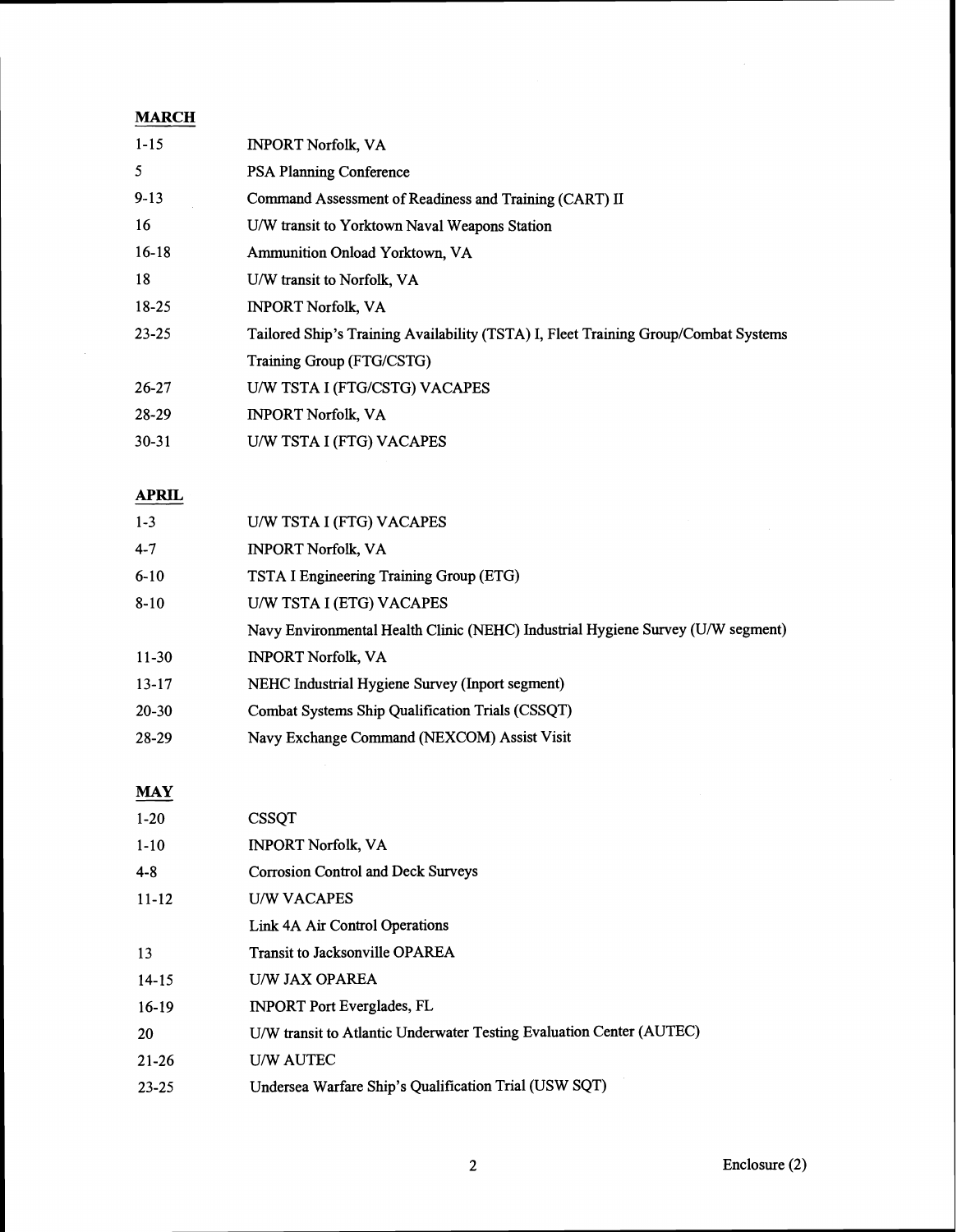| 26-28 | U/W transit to Roosevelt Roads, PR |  |
|-------|------------------------------------|--|
| 28-31 | <b>INPORT Roosevelt Roads, PR</b>  |  |
| 31    | U/W Puerto Rican OPAREA (PROA)     |  |
|       | <b>Surface Gunnery Exercises</b>   |  |

**JUNE** 

| $1 - 30$  | <b>CSSQT</b>                                                              |
|-----------|---------------------------------------------------------------------------|
| $1 - 4$   | <b>U/W PROA</b>                                                           |
| $4 - 6$   | <b>INPORT Roosevelt Roads, PR</b>                                         |
|           |                                                                           |
| $6 - 11$  | U/W Underwater Testing Range                                              |
| $9 - 11$  | USW SQT (Over the Side Torpedo/Vertically Launched Anti-Submarine Rocket) |
|           | <b>OTST/VLA</b>                                                           |
| 12        | U/W North Vieques                                                         |
| $13 - 15$ | U/W PROA, North Range                                                     |
|           | Link 11/16 Operations                                                     |
| $15 - 17$ | <b>INPORT Roosevelt Roads, PR</b>                                         |
| $17 - 21$ | <b>U/W PROA</b>                                                           |
| $18-19$   | Missile Exercises (MISSILEX)                                              |
| $19-21$   | Transit to St Maartin, Netherlands Antilles                               |
| $21 - 25$ | <b>INPORT St Maartin, Netherlands Antilles</b>                            |
| $25 - 26$ | U/W transit to Roosevelt Roads, PR                                        |
| $25 - 27$ | Combat Direction Finding (CDF) System Groom                               |
| $26 - 29$ | <b>INPORT Roosevelt Roads, PR</b>                                         |
| 29-30     | U/W Vieques Range, Naval Surface Fire Support (NSFS) Qualification        |
|           |                                                                           |

## **JULY**

| <b>CSSQT</b>                                               |
|------------------------------------------------------------|
| U/W transit to Norfolk, VA                                 |
| <b>INPORT Norfolk, VA</b>                                  |
| Link 4A/11/16 Air Operations                               |
| Active Electronic Warfare (EW) Ship's Qualification Trials |
| U/W VACAPES (Wallops Flight Facility Range)                |
| <b>VANDALEX</b>                                            |
| Geodetic Gridlock                                          |
| <b>U/W VACAPES</b>                                         |
| <b>INPORT Norfolk, VA</b>                                  |
| <b>U/W VACAPES</b>                                         |
|                                                            |

 $\label{eq:2.1} \frac{1}{\sqrt{2\pi}}\int_{0}^{\infty}\frac{1}{\sqrt{2\pi}}\left(\frac{1}{\sqrt{2\pi}}\right)^{2}d\mu_{\rm{eff}}\,.$ 

 $\mathcal{A}^{\mathcal{A}}$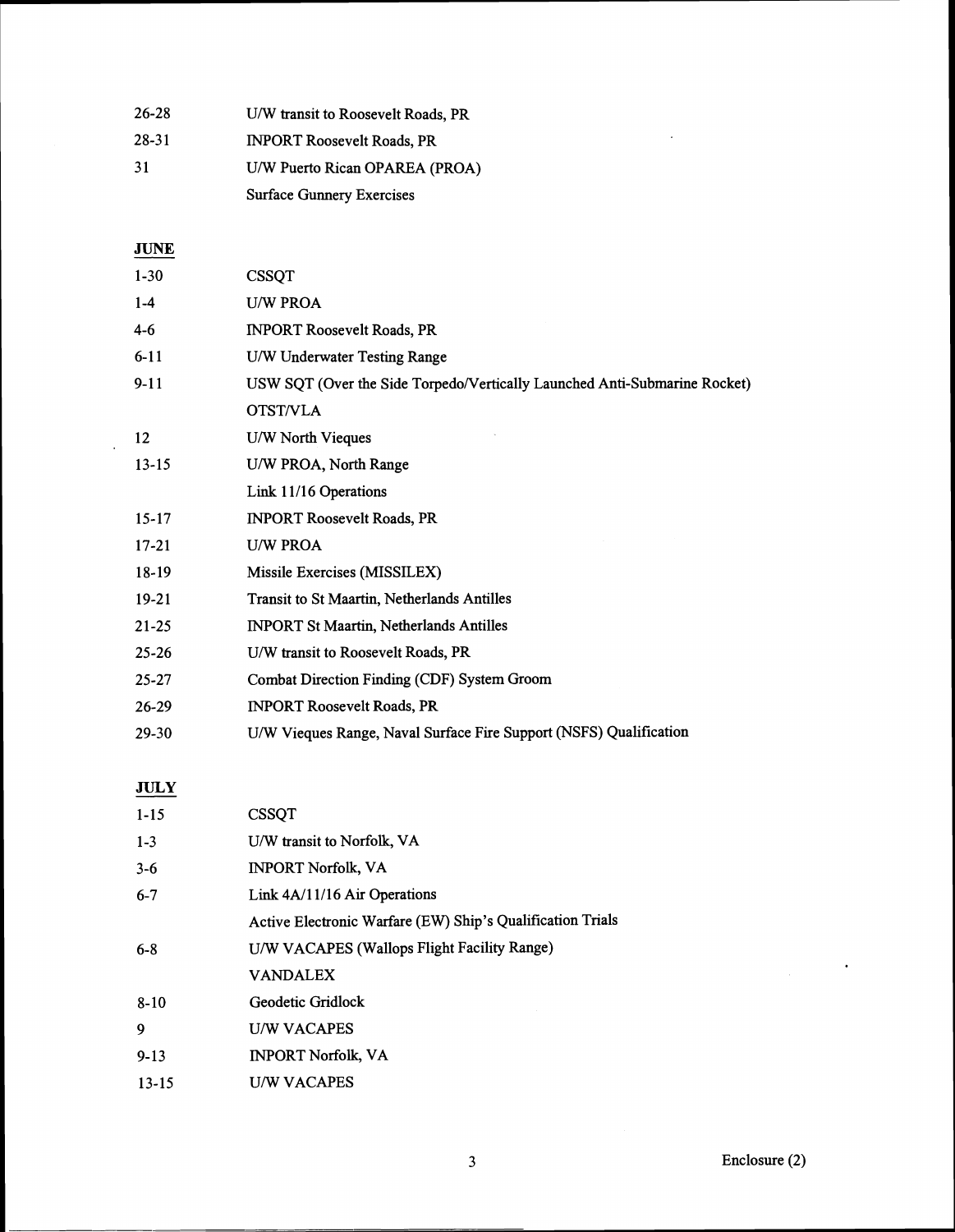|       | <b>CDF</b> Systems Tests                                                        |
|-------|---------------------------------------------------------------------------------|
| 15-31 | <b>INPORT Norfolk, VA</b>                                                       |
| 18    | Brigadier General Sabti Bu-Ghaith, Chief, Military Education Department, Kuwait |
|       | <b>Armed Forces Visit</b>                                                       |
| 27-29 | <b>Aviation Pre-Availability Tech Assist</b>                                    |
| 27-30 | Final Contract Trail (FCT)                                                      |
| 30    | Medical Readiness Assist Visit                                                  |
|       | <b>PSA Planning Conference 3</b>                                                |
| 31    | ComNavSurfLant Recruiting Video Shoot                                           |

#### **AUGUST**

| $1 - 4$   | <b>INPORT Norfolk, VA</b>             |  |
|-----------|---------------------------------------|--|
| $3 - 7$   | TSTA II (ETG)                         |  |
| $4 - 6$   | U/W TSTA II (ETG)                     |  |
| $6 - 18$  | <b>INPORT Norfolk, VA</b>             |  |
| $8-16$    | $SQQ-89(v)$ Upgrade Install (Phase I) |  |
| $10-14$   | Industrial Hygiene Survey (Follow-Up) |  |
| 13        | ComDesron 26 Change of Command        |  |
| 17-21     | TSTA II (ETG)                         |  |
| 18-20     | <b>U/W VACAPS</b>                     |  |
| 20        | Engineering Certification (ECERT)     |  |
| $20 - 21$ | <b>INPORT Norfolk, VA</b>             |  |
| $21 - 24$ | U/W transit to Halifax, Nova Scotia   |  |
| $24 - 26$ | <b>INPORT Halifax, NS</b>             |  |
| $26 - 27$ | U/W transit to Portland, ME           |  |
| $27 - 31$ | <b>INPORT Portland, ME</b>            |  |
|           | PSA Portland, ME                      |  |

## **SEPTEMBER**

| $1-30$ | PSA Portland, ME                              |  |
|--------|-----------------------------------------------|--|
| 1      | <b>Enter Drydock</b>                          |  |
|        | Hull Inspection                               |  |
|        | <b>Blade Grinding</b>                         |  |
|        | $LPAC \#3$ Install (hull opening cut in MER1) |  |
| 30     | Undock MAHAN                                  |  |
|        |                                               |  |

## **OCTOBER**

 $\sim 10^6$ 

 $\mathcal{A}^{\mathcal{A}}$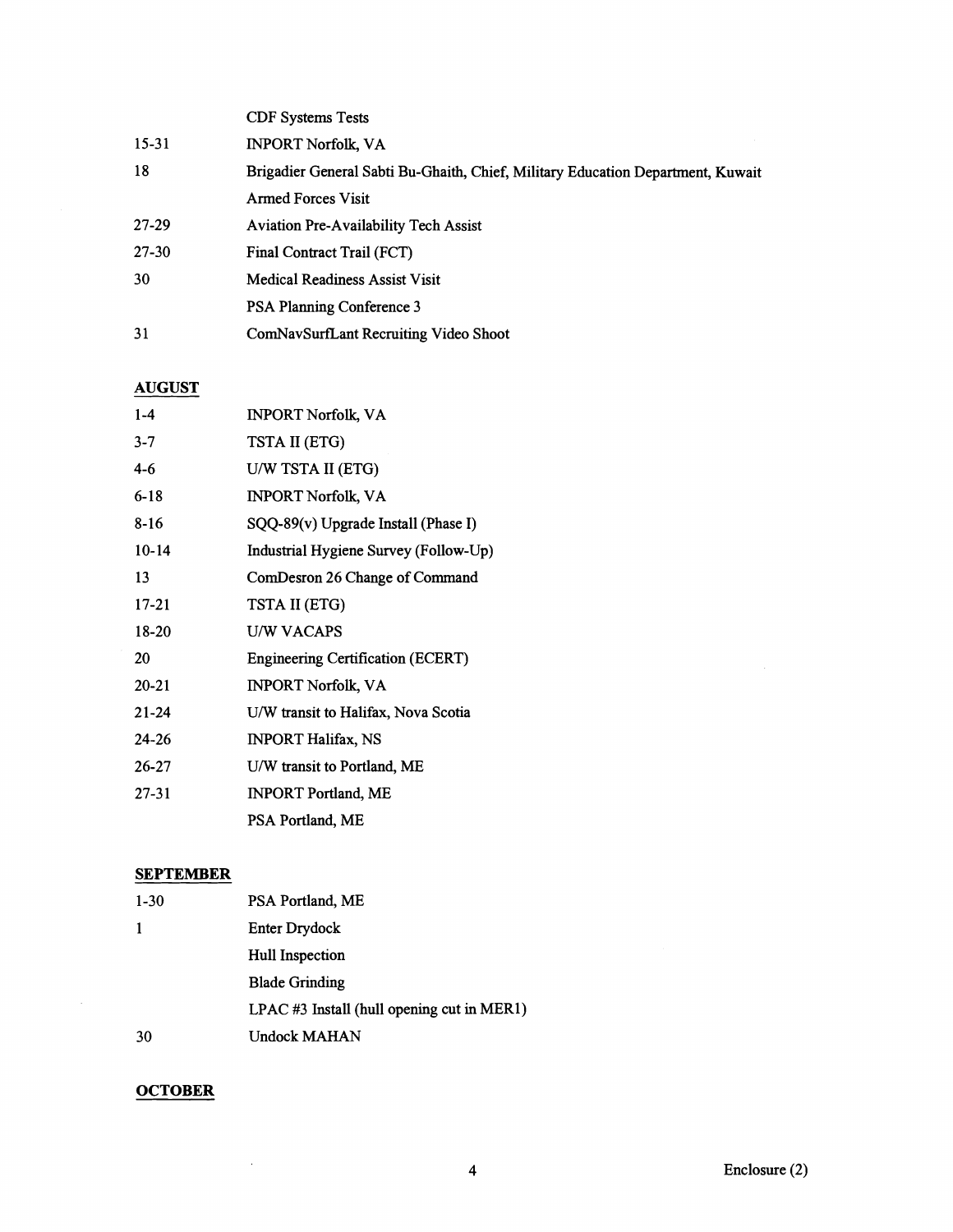| $1 - 31$ | <b>INPORT Portland, ME</b> |
|----------|----------------------------|
| $1 - 31$ | PSA Portland, ME           |

### **NOVEMBER**

| $1 - 16$  | <b>INPORT Portland, ME</b>                       |
|-----------|--------------------------------------------------|
| $1 - 15$  | PSA Portland, ME                                 |
| 4         | <b>ISIC Light Off Assessment</b>                 |
| 9         | Dock Trials                                      |
| $9 - 13$  | <b>Aviation Certification</b>                    |
| 10        | U/W Gulf of Maine                                |
|           | Post Repair Trials (Sea Trials)                  |
| $16 - 20$ | U/W transit to Norfolk, VA                       |
| 20        | Underway Replenishment w/USNS BIG HORN           |
| 20-30     | <b>INPORT Norfolk, VA</b>                        |
| $23 - 25$ | Ship's Signal Exploitation Space Recertification |

### **DECEMBER**

 $\bar{z}$ 

 $\sim 10$ 

 $\overline{\phantom{a}}$ 

| $1 - 3$   | <b>UW VACAPES</b>                     |
|-----------|---------------------------------------|
| $3 - 15$  | <b>INPORT Norfolk, VA</b>             |
| $4 - 11$  | SQQ-89(v)6 Upgrade Install (Phase II) |
|           | SLQ-32 DDI Console Install            |
| 7-8       | <b>EKMS</b> Install                   |
| $15 - 17$ | <b>U/W VACAPES</b>                    |
| 16        | Deck Landing Qualifications (DLQ's)   |
| 17-31     | <b>INPORT Norfolk, VA</b>             |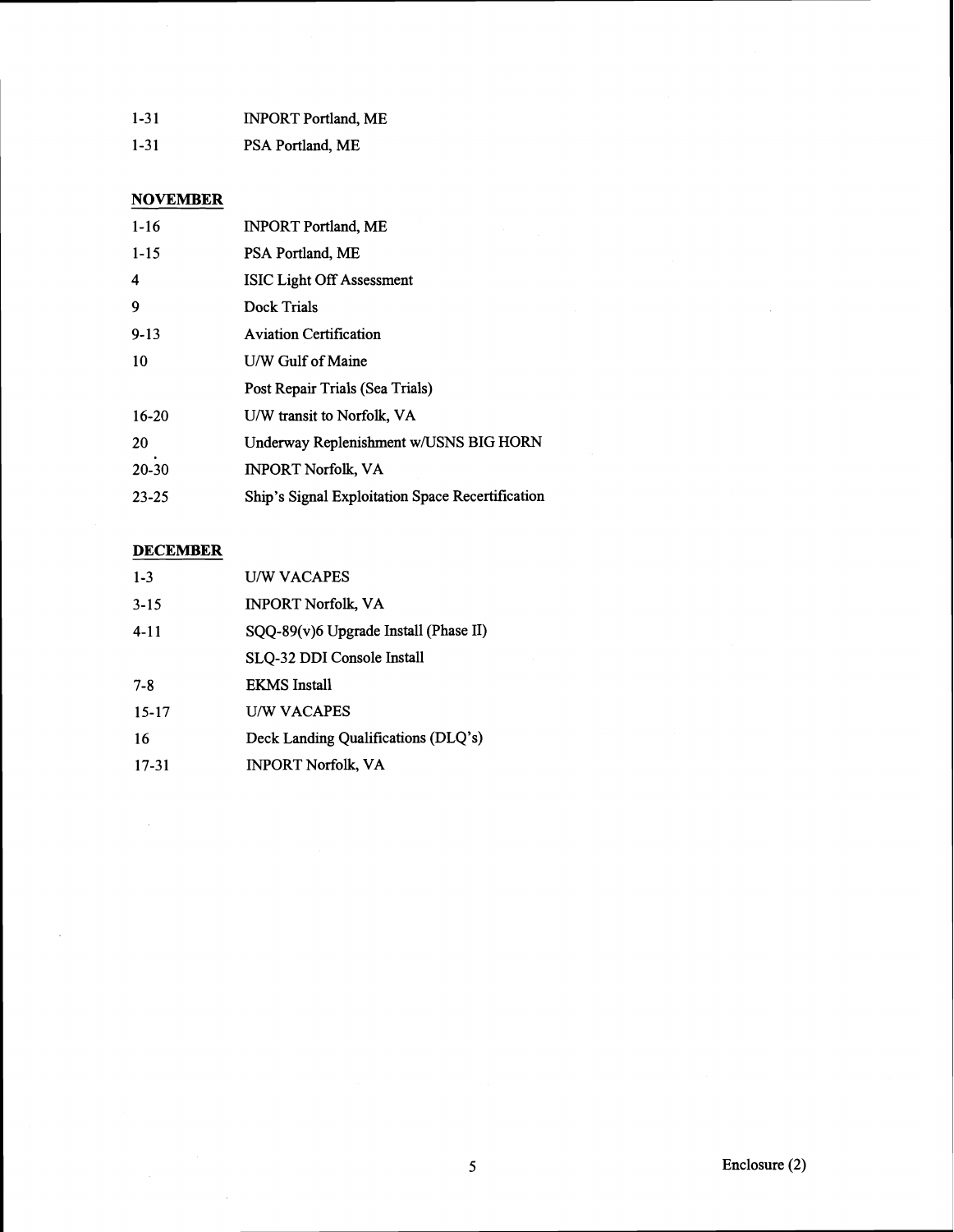# COMMAND HISTORY PRECOMMISSIONING UNIT MAHAN/USS MAHAN (DDG 72) 1998

#### PART **3**

#### Narrative

The start of 1998 found the Precommissioning Unit MAHAN completing preparations for her first underway in Bath, Maine. Evaluations completed prior to Sailaway on the 16<sup>th</sup> included a Commander Tactical Terminal (CTT) Developmental Test Assist, Aviation Certification, Phase I1 of Crew Certification and Navigation Check Ride. These items complete, the ship got underway on the  $16<sup>th</sup>$  bound for Portland, ME. The ship's first underway was notable in more ways than one, **as** the weather was very heavy and many of the crew, who had not put to sea before, were ill. Also the  $16<sup>th</sup>$  was the official change of homeport for the ship to Norfolk, VA. Pulling in to Portland on the  $17<sup>th</sup>$ , the crew began a three-day visit. The ship then got underway on the 21<sup>st</sup>, bound for Norfolk. The ship moored for the first time in her new homeport on the 24<sup>th</sup> and finished the month there.

February started with the Pecommissioning Unit MAHAN adjusting plans to get underway for Florida as the scheduled Visit to Port Manatee, FL was cancelled due to heavy weather delaying the underway. Once in Tampa, preparations continued for the commissioning to be held on the  $14<sup>th</sup>$ . At 1100 14 Feb 1998, the USS MAHAN was officially commissioned by the Commander, Naval Surface Force, U.S. Atlantic Fleet, Vice Admiral Henry C. Giffin, 111, USN. The ceremony was started with a Welcome from the Executive Officer, LCDR Andrew A. King, USN who greeted guests and gave a brief history of the ship's namesake, RADM Alfred Thayer Mahan. Following the welcome, an Invocation was given by the Reverend Winston Wilson of the First United Methodist Church. Words were also shared by the following distinguished visitors: Mr. Allen Cameron, President Bath Iron Works, the Hon. Charles Canaday, Congressman  $12<sup>th</sup>$  District of Florida and the Hon. George Nethercutt, Congressman  $5<sup>th</sup>$  District of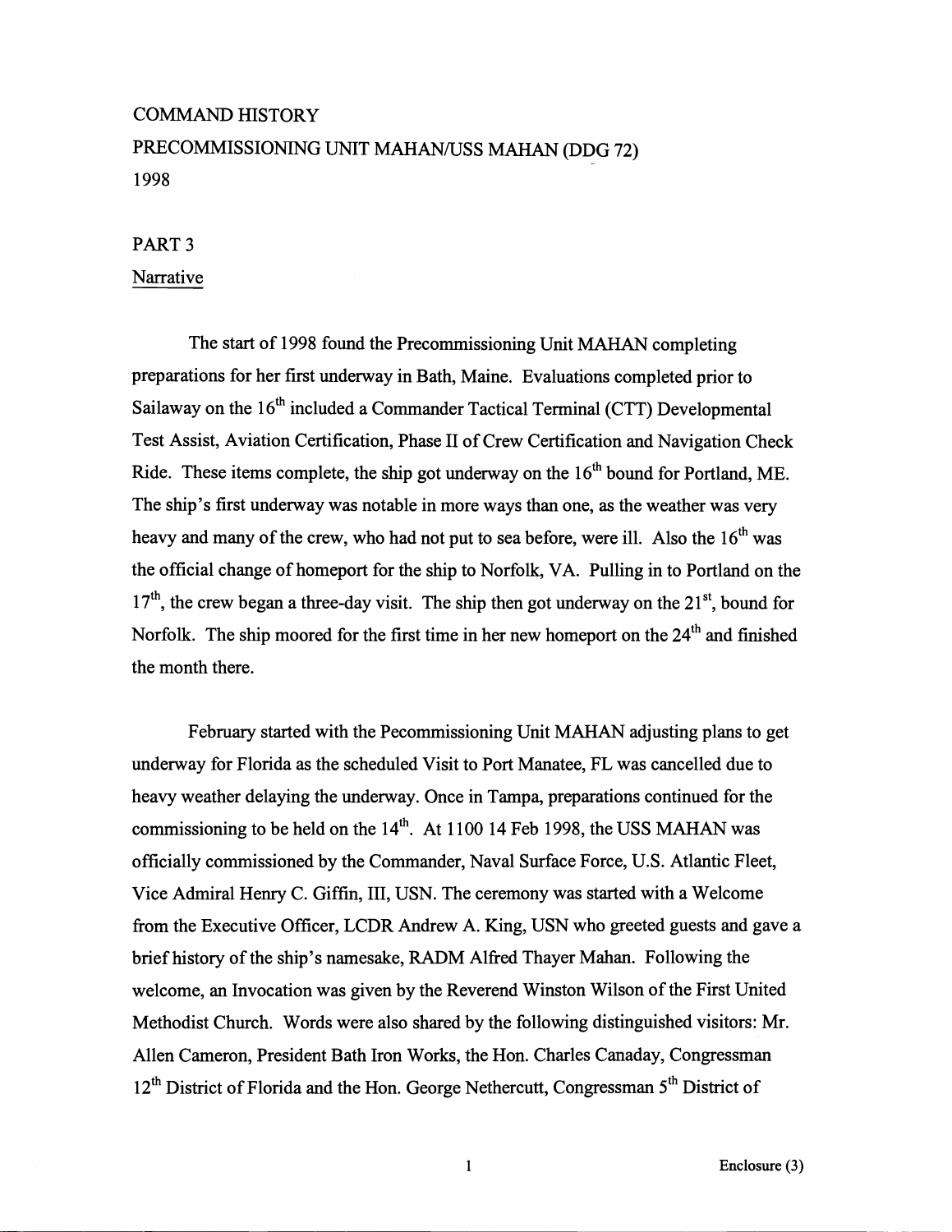Washington (State). VADM Giffin then officially placed the ship in service. The ship was then manned by the crew at the order of Mrs. Jennie Lou **Arthur,** the ship's sponsor. The USS MAHAN and crew then got underway on the  $17<sup>th</sup>$  in transit to Norfolk, VA. The ship moored on the  $21<sup>st</sup>$  and remained until the  $24<sup>th</sup>$ , then proceeding back to sea to the Virginia Capes to complete calibration of the Combat Direction Finding System. The ship returned to NAVSTA NORFOLK, VA on the  $27<sup>th</sup>$ .

The first half of March was spent inport. The first planning conference for the Post Shipyard Availability was held on the  $5<sup>th</sup>$ , discussions having already begun behind the scenes for improvements and repairs. The second phase of the Command Assessment of Readiness and Training (CART II) began on the  $9<sup>th</sup>$  and lasted through the 13<sup>th</sup>. The ship got underway on the  $16<sup>th</sup>$  bound for the Yorktown Naval Weapons Station for ammunition onload, mooring at the ammunition piers later that same day. The ammunition onload lasted three days, USS MAHAN returned to Norfolk on the  $18<sup>th</sup>$ . During the stay inport from the 18<sup>th</sup> to the 25<sup>th</sup>, the first Tailored Ship's Training Availability (TSTA) began. Starting on the  $23<sup>rd</sup>$  of March, TSTA I lasted through the  $10<sup>th</sup>$ of April. The ship was underway the  $26<sup>th</sup>$  and  $27<sup>th</sup>$  for the Fleet Training Group (FTG) and Combat Systems Training Group portion of TSTA I. After a brief return to port from the  $28<sup>th</sup>$  to the  $29<sup>th</sup>$ , the ship returned to the Virginia Capes (VACAPES) to compete the FTG portion.

April began underway completing the remainder of the FTG portion of TSTA I. USS MAHAN and crew returned to Norfolk on the 4<sup>th</sup> for three days to drop off the FTG members and take on the Engineering Training Group (ETG) evaluators. Starting on the  $6<sup>th</sup>$ , TSTA I ETG lasted through the 10<sup>th</sup>, the 8<sup>th</sup> through the 10<sup>th</sup> spent underway. Also completed during the underway was a portion of the ship's first Industrial Hygiene Survey for which there were no major discrepancies noted. USS MAHAN returned to Norfolk on the  $11<sup>th</sup>$ , and remained inport for the rest of the month. Inport the Industrial Hygiene Survey continued through the  $17<sup>th</sup>$ , again with no major discrepancies noted. On the 20<sup>th</sup> the Combat Systems Ship's Qualification Trail was began, an evaluation which lasted through mid July. Also at the end of the month the Navy Exchange Command made an assist visit from the  $28<sup>th</sup>$  to the  $29<sup>th</sup>$ .

 $\mathbf 2$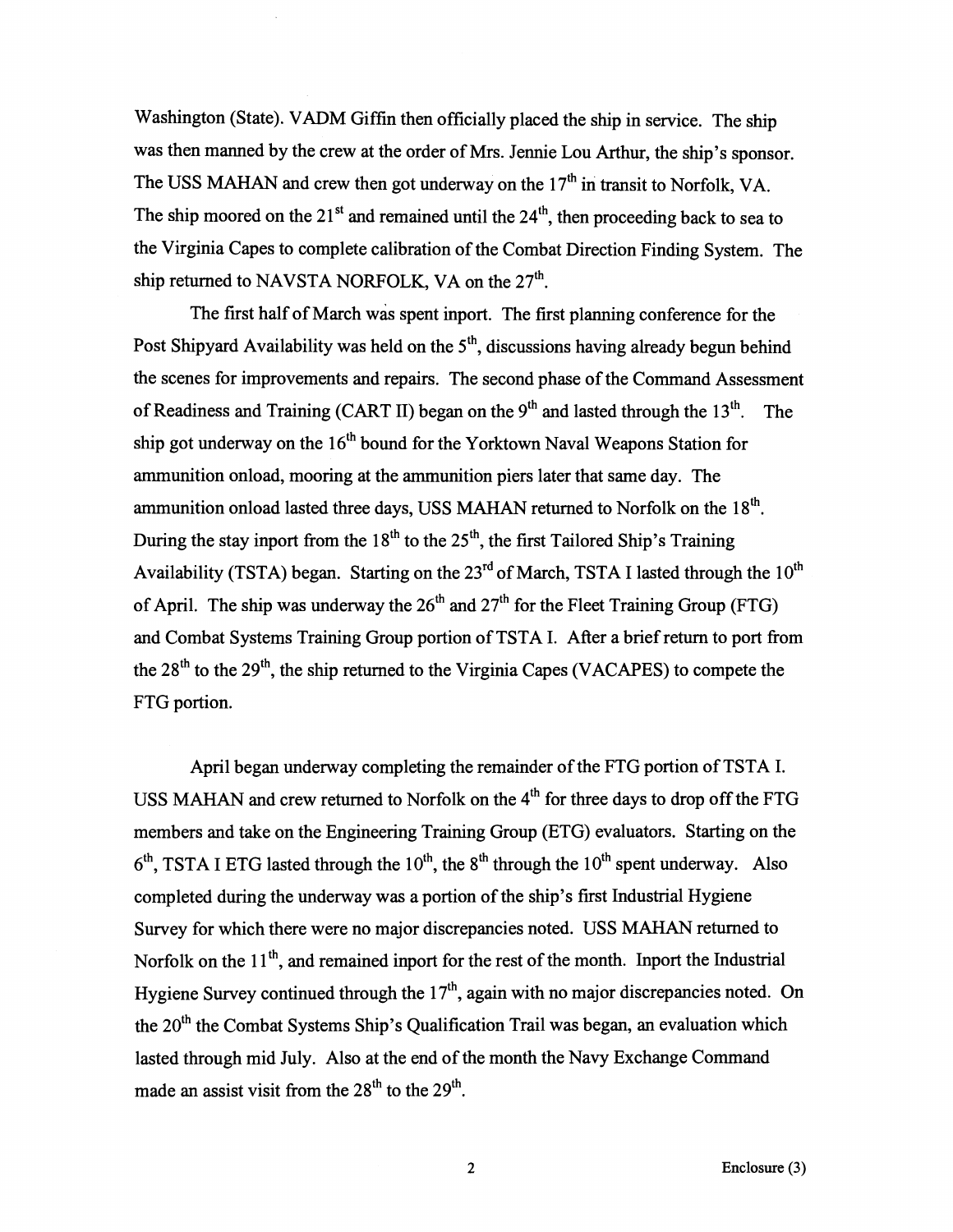The CSSQT continued throughout May, focus being from the  $1<sup>st</sup>$  to the  $20<sup>th</sup>$ . The ship went underway again on the  $11<sup>th</sup>$ , ultimately bound for Port Everglades, FL. Link 4A Air Control was conducted in the VACAPES, 11-12 May. USS MAHAN entered the Jacksonville OPAREA I on the  $14<sup>th</sup>$  and moored in Port Everglades on the  $16<sup>th</sup>$ . Leaving on the  $19<sup>th</sup>$ , the ship proceeded to the Atlantic Underwater Testing Evaluation Center to conduct Undersea Warfare trails from the  $23<sup>rd</sup>$  to the  $25<sup>th</sup>$ . The ship then proceeded to Naval Station Roosevelt Roads for a three day inport period from the  $28<sup>th</sup>$  to the  $31<sup>st</sup>$ . On the 31<sup>st</sup>, USS MAHAN departed for the Puerto Rican OPAREA to continue CSSOT, conducting surface gunnery exercises.

June began underway continuing CSSQT, the month was spent in and out of Roosevelt Roads, spending time on the Underwater Testing Range, North Vieques for Naval Gunfire Training, Link 11/16 Ops, and finally the ship's first MISSILEX on the  $18<sup>th</sup>$  and  $19<sup>th</sup>$ . The MISSLEX was conduted in company with USS LEYTE GULF (CG) 55). The long training and evaluation period was capped off with a much deserved inport period in St Maartin from the 21 to 25 June. A further groom of the Combat Direction Finding System was conducted from the  $25<sup>th</sup>$  to the  $27<sup>th</sup>$ , during the transit back to Roosevelt Roads, continuing after mooring on the  $26<sup>th</sup>$ . USS MAHAN left Roosevelt Roads on the 29<sup>th</sup> for the firing range at Vieques to complete qualifications in Naval Surface Fire Support.

July began with the USS MAHAN finishing NSFS qualifications and heading once more for Norfolk, mooring on the  $3<sup>rd</sup>$ . The visit to homeport was short, the ship returned to the VACAPES for the next 12 days, completing Link 4A/11/16 Air Ops, Active EW Ship's Qualification Trials, VANDALEX, and continued Combat Direction Finding system tests. **A** notable occurrence during VANDALEX was that for the first time Eight Arleigh Burke Class Destroyers were together for the same event. During the inport period, the Aviation Pre-Availability Tech Assist was conducted, as was the Final Contract Trial, the first Medical Readiness Assist Visit, and the 3<sup>rd</sup> Post-Shipyard Availability (PSA) Planning Conference. The final event of the month was a Recruiting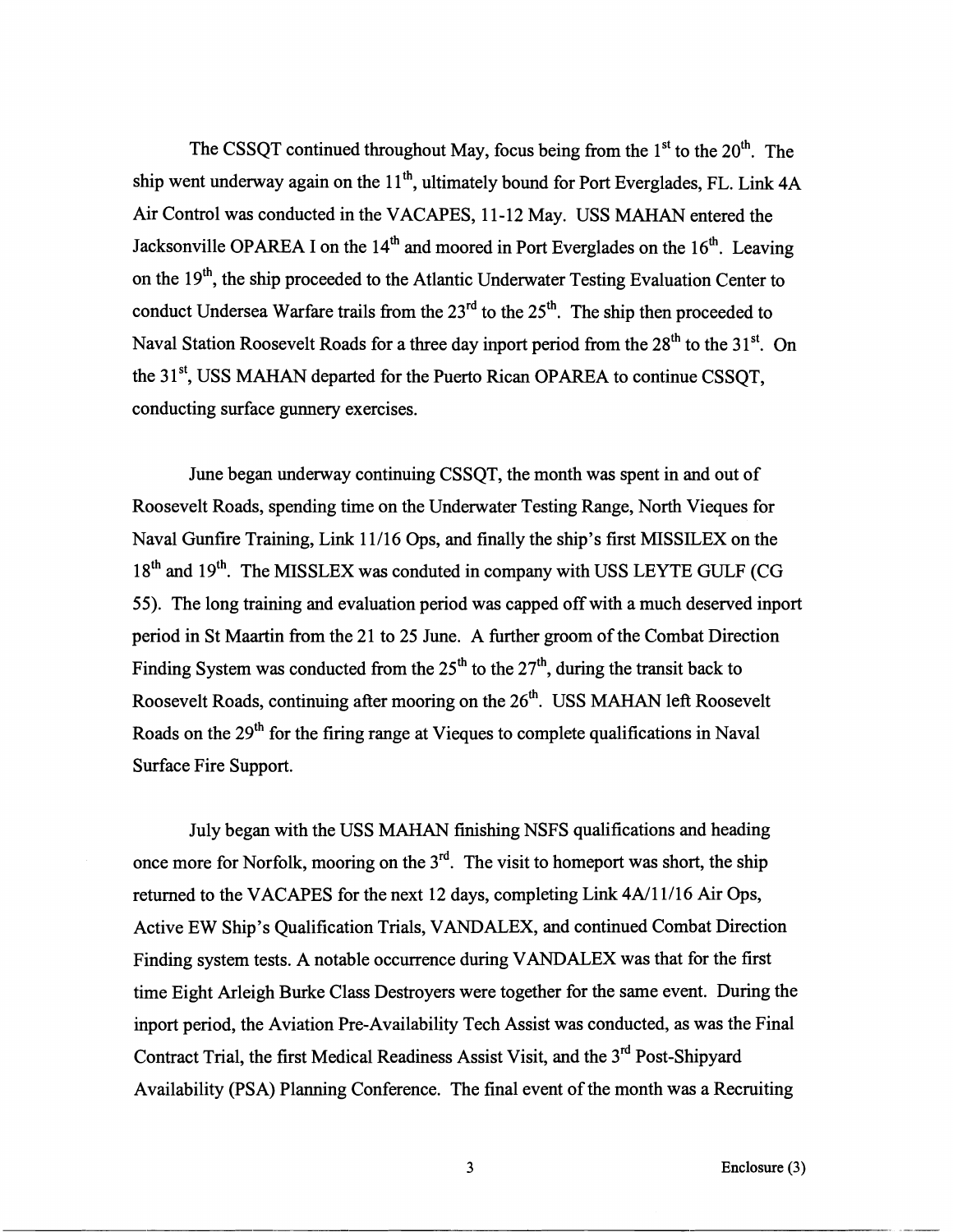Video Shoot at the direction of CNSL, USS MAHAN having been chosen as the platform for the filming.

August saw USS MAHAN inport for the first four days, then underway for the ETG portion of TSTA Phase II from the  $4<sup>th</sup>$  to the  $6<sup>th</sup>$ . The Engineering Certification (ECERT) conducted during this time was very well done, and it is worth mentioning that for the time USS MAHAN was the first Burke Destroyer to pass ECERT before PSA. The ship was inport from the  $6<sup>th</sup>$  to the 18<sup>th</sup>, during which time the SOO-89(v)6 upgrade was installed (phase I). An Industrial Hygiene Survey was conducted from the 10<sup>th</sup> to the 14<sup>th</sup>. The middle of the month was highlighted by the change of command ceremony for Commander Destroyer Squadron 26 being held aboard, Captain Robert J. Cox relieved Captain Lloyd F. R. Swift on the 13<sup>th</sup>. TSTA II continued, the ship getting underway for the VACAPES on the  $18<sup>th</sup>$  in support. Also during the underway, Engineering Certification was conducted on the  $20<sup>th</sup>$ . Preparations for PSA drew to a close as USS MAHAN got underway on the  $21<sup>st</sup>$  for drydock in Portland, ME, first stopping in Halifax, Nova Scotia from the  $24<sup>th</sup>$  through the  $26<sup>th</sup>$ . USS MAHAN arrived in Portland, ME on the 31<sup>st</sup> for defueling and crew habitability transfer. USS MAHAN proceeded to drydock on the  $1<sup>st</sup>$  of September.

USS MAHAN entered drydock and began the PSA period on the first of September and continued through the end of October. Normal PSA evolutions were performed; hull inspection, sea chest inspection, blade grinding, seal removal/replacement. A hull opening was made in MER 1 to allow the installation of a thrd LPAC. The rudders were also painted with an anti-corrosion coating. The drydock period of PSA continued through the remainder of the month, the ship undocked 30 September and moored pierside in Portland in order to continue PSA.

As November began, the pace quickened for the USS MAHAN. On the 4<sup>th</sup> the ISIC Light-Off Assessment was conducted, and dock trials were conducted on the **9th.**  The LOA went very quickly as MAHAN continued a growing reputation for preparedness. Also beginning on the  $9<sup>th</sup>$  was the Aviation Certification, which lasted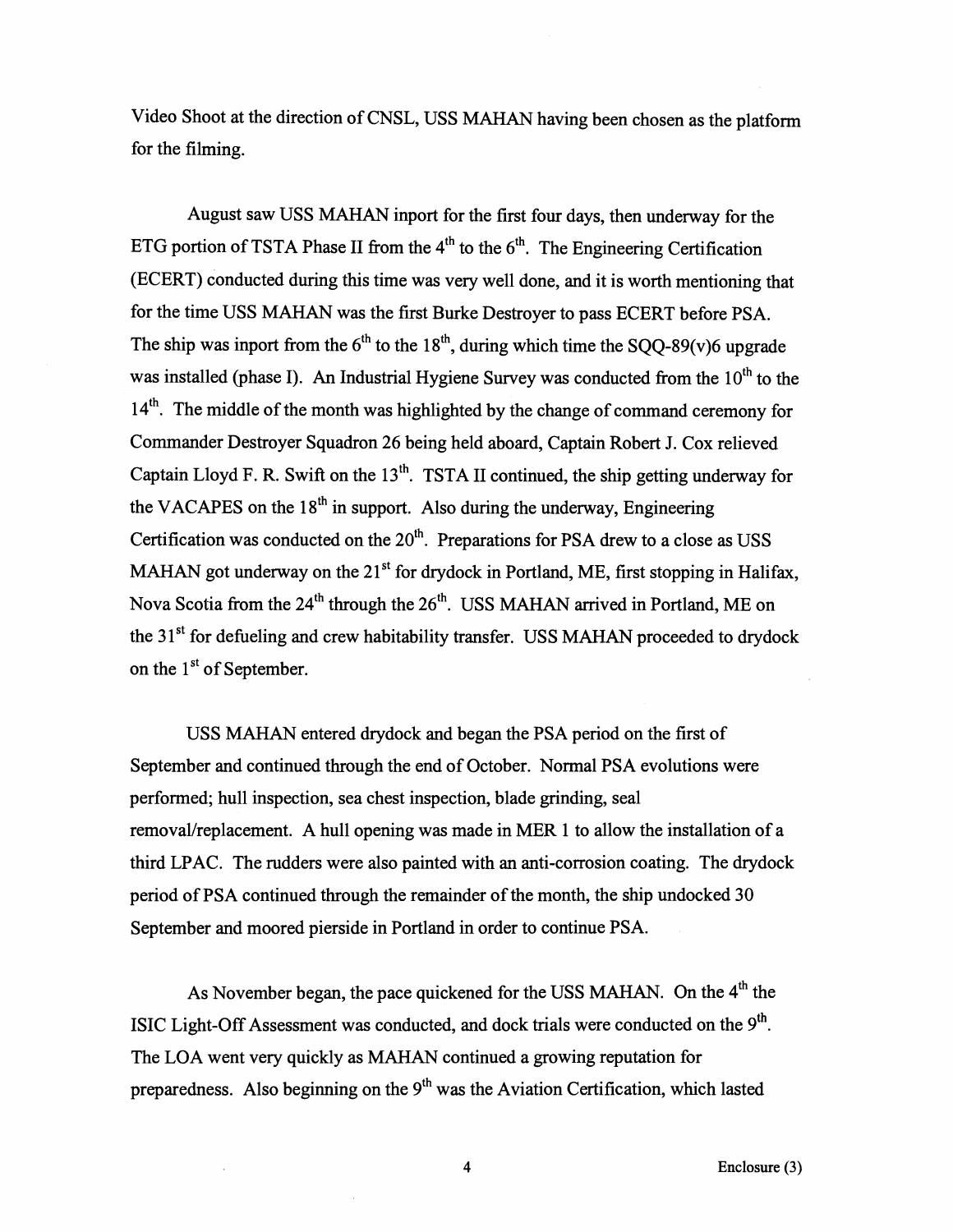through the  $13<sup>th</sup>$ , yielding no discrepancies. USS MAHAN was underway on the  $10<sup>th</sup>$  in the Gulf of Maine for Post Repair Trials, returning to Portland the same day. Transit for return to homeport began on the  $16<sup>th</sup>$  in the form of a Group Sail with the USS Donald Cook (DDG 75). During the trip back to Norfolk, the USS **MAHAN** also performed **an**  underway replenishment with the USNS BIG HORN. This was the first UNREP for the ship and crew, and was done without the benefit of previous pierside hookup training as is normally given. The ship entered port 20 November and remained there through the end of the month. During this inport period, the Ship Signal Exploitation Space (SSES) Recertification was conducted.

In December USS **MAHAN** was underway for Helicopter Deck Landing Qualifications (DLQ's) for three days, returning to port on the  $3<sup>rd</sup>$ . The ship remained inport through the 15<sup>th</sup>. During this inport period phase II of the SQQ-89(v)6 installation was completed, as was a Deceptive electronic countermeasures Decoy Integration (DDI) console install for the SLQ-32. While underway in the VACAPES from the  $15<sup>th</sup>$  to the 17<sup>th</sup>, the ship conducted additional DLO's. USS MAHAN was moored pierside Norfolk, VA for the remainder of 1998.